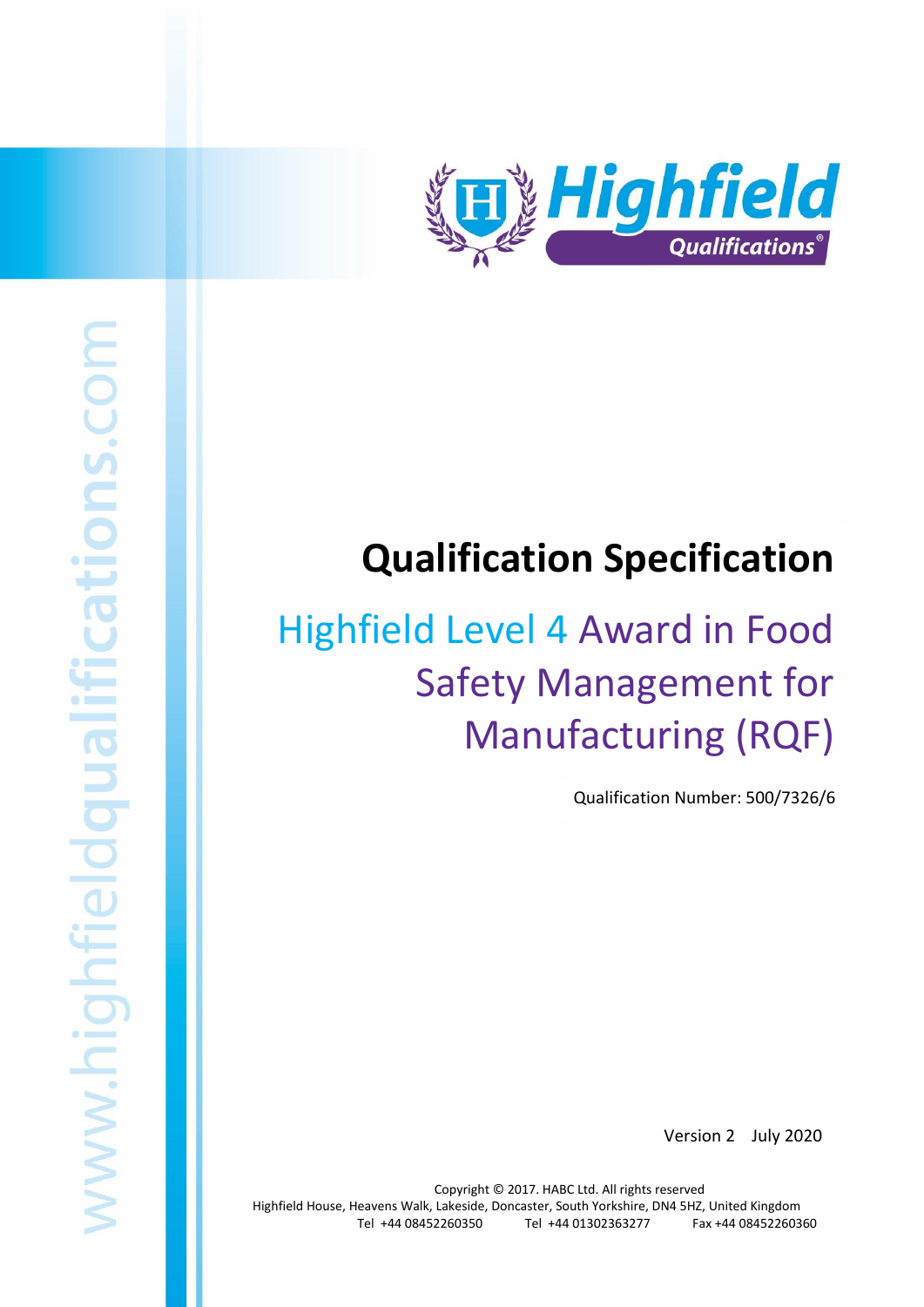

# **Contents**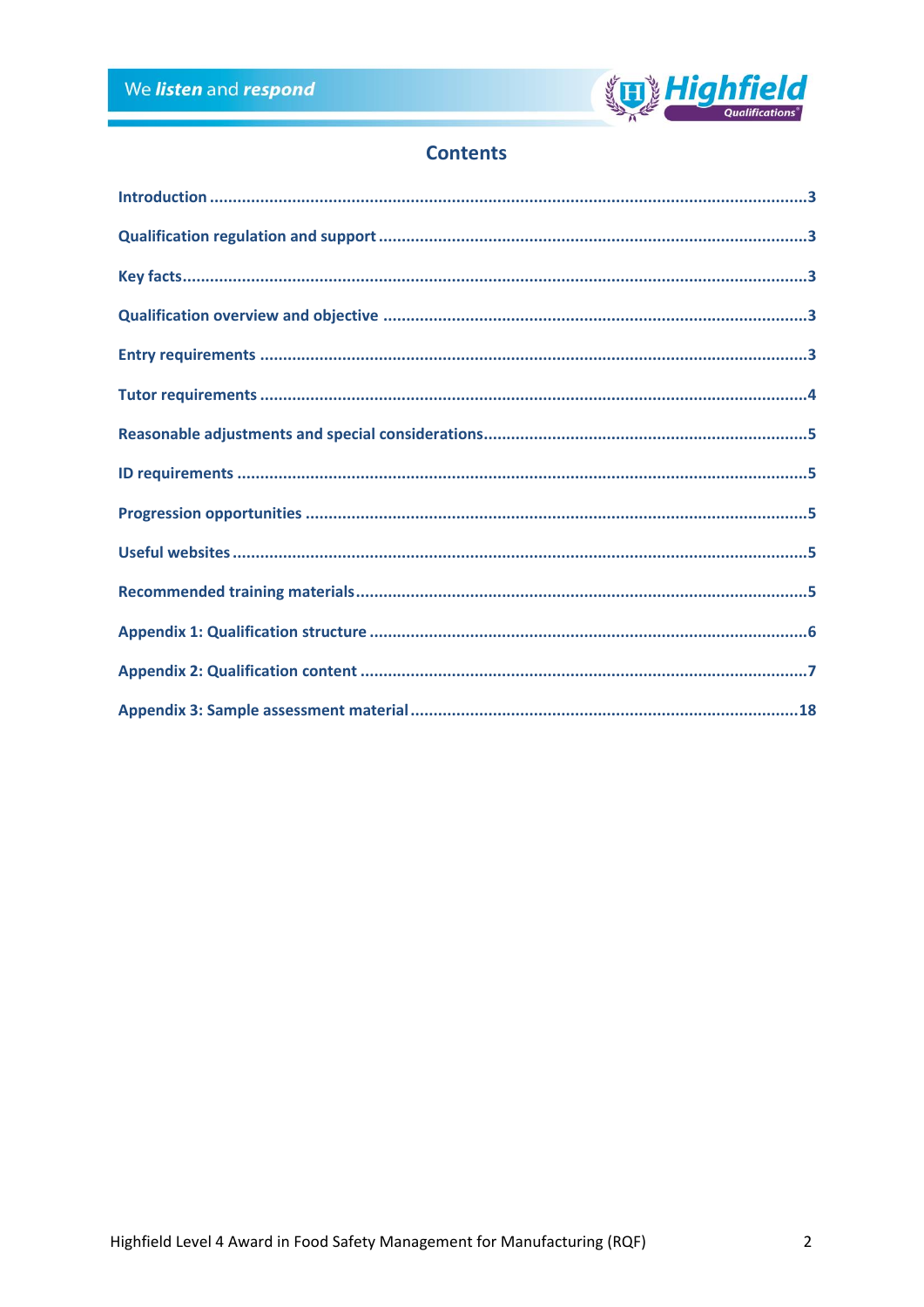

# **Highfield Level 4 Award in Food Safety Management for Manufacturing (RQF)**

### <span id="page-2-0"></span>**Introduction**

This qualification specification is designed to outline all you need to know to offer this qualification at your centre. If you have any further questions, please contact your account manager.

### <span id="page-2-1"></span>**Qualification regulation and support**

The Highfield Level 4 Award in Food Safety Management for Manufacturing has been developed and is awarded by Highfield Qualifications and sits on the Regulated Qualifications Framework (RQF). The RQF is a qualification framework regulated by Ofqual.

### <span id="page-2-2"></span>**Key facts**

| Learning aim reference:<br>50073266<br><b>Credit value:</b><br>6<br><b>Assessment method:</b><br>Multiple-choice and written examination<br><b>Guided learning hours (GLH):</b><br>40<br><b>Total qualification time (TQT):</b><br>60 | <b>Qualification number:</b> | 500/7326/6 |
|---------------------------------------------------------------------------------------------------------------------------------------------------------------------------------------------------------------------------------------|------------------------------|------------|
|                                                                                                                                                                                                                                       |                              |            |
|                                                                                                                                                                                                                                       |                              |            |
|                                                                                                                                                                                                                                       |                              |            |
|                                                                                                                                                                                                                                       |                              |            |
|                                                                                                                                                                                                                                       |                              |            |

### <span id="page-2-3"></span>**Qualification overview and objective**

The objective of this qualification is to prepare learners for employment in a food or drink manufacturing environment role, or to support a role in the workplace.

The qualification is intended for those whose job requires them to have some responsibility for food safety. Learners are likely to have management responsibilities for an operational team.

This qualification covers the subject of food hygiene at a suitable depth to ensure learners have a thorough knowledge of hazards and controls; its focus is on the importance of developing, implementing and monitoring food safety procedures.

Its topics are regarded by the Foods Standards Agency as being important to maintaining good practice in the production of safe food.

### <span id="page-2-4"></span>**Entry requirements**

It is advised that learners already hold the Level 3 Award in Food Safety in Manufacturing, or equivalent.

It is also advised that learners have a minimum of Level 2 in literacy and numeracy, or equivalent.

### **Guidance on delivery**

The total qualification time for this qualification is 60 and of this 40 are recommended as guided learning hours.

TQT is an estimate of the total number of hours it would take an average learner to achieve and demonstrate the necessary level of attainment to be awarded with a qualification, both under direct supervision (forming guided learning hours) and without supervision (all other time). TQT and GLH values are advisory and assigned to a qualification as guidance.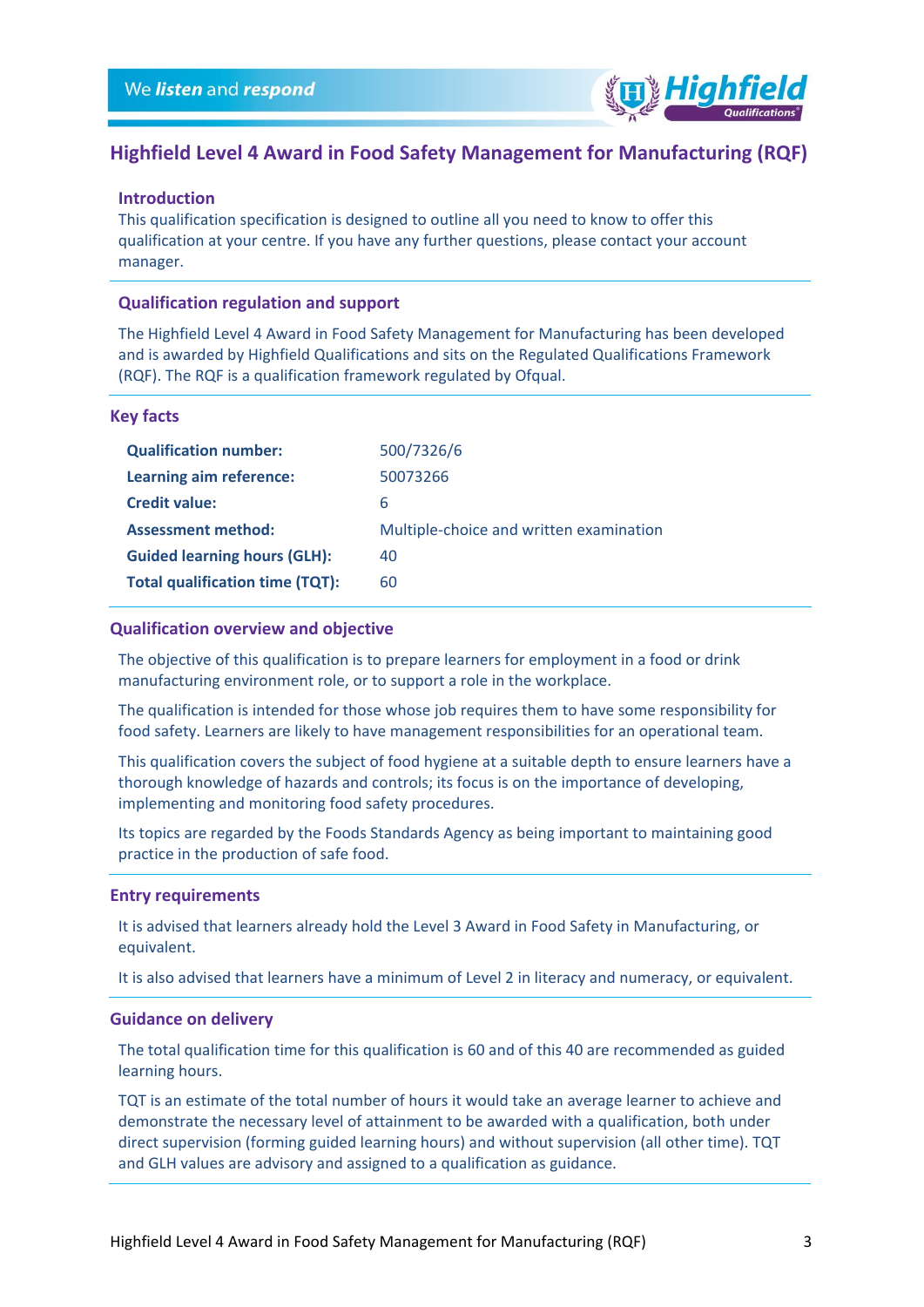

### **Guidance on assessment**

This qualification is assessed by a 2-part examination:

- part one is a 30-question multiple-choice examination
- part two is a written examination where learners answer 4 questions. The total mark available in this section is 70 marks

Successful learners must achieve a total of at least 50 marks out of 100 across the two parts of the exam. A Merit will be awarded at 60/100 and a Distinction will be awarded at 70/100. The duration of the examination is 2 ½ hours.

Centres must take all reasonable steps to avoid any part of the assessment of a learner (including any internal quality assurance and invigilation) being undertaken by any person who has a personal interest in the result of the assessment.

### **Recognition of prior learning (RPL)**

Centres may apply to use recognition of prior learning or prior achievement to reduce the amount of time spent in preparing a learner for assessment. For further information on how centres can apply to use RPL as described above, please refer to the Recognition of Prior Learning (RPL) Policy in the members' area of the Highfield website. This policy should be read in conjunction with this specification and all other relevant Highfield documentation.

### <span id="page-3-0"></span>**Tutor requirements**

Highfield Qualifications recommends that nominated tutors for this qualification have teaching experience and hold a qualification in the relevant subject area.

Therefore, it is recommended that nominated tutors have a Level 4 Food Safety qualification from a recognised awarding body, together with relevant work experience and a training qualification or training experience.

### *Suitable Subject Area Qualifications may include:*

- Degree or DipHE in a related subject such as:
	- − Food Science
	- − Environmental Health
	- − Home Economics
	- − Microbiology
	- − or one that contains elements of these subjects
- HNC/D in a related subject (as outlined above);
- Level 4 qualification in Food Safety or equivalent;
- Graduate Diploma in Food Science and Technology of the Institute of Food Science and 5 Technology; or
- any other HABC approved qualification.

### *Suitable Teaching Qualifications include:*

- Highfield Level 3 Award in Delivering Training (RQF);
- Highfield Level 3 International Award in Delivering Training (IADT);
- Level 3 or 4 PTLLS or above;
- Diploma or Certificate in Education;
- Bachelors or Masters Degree in Education;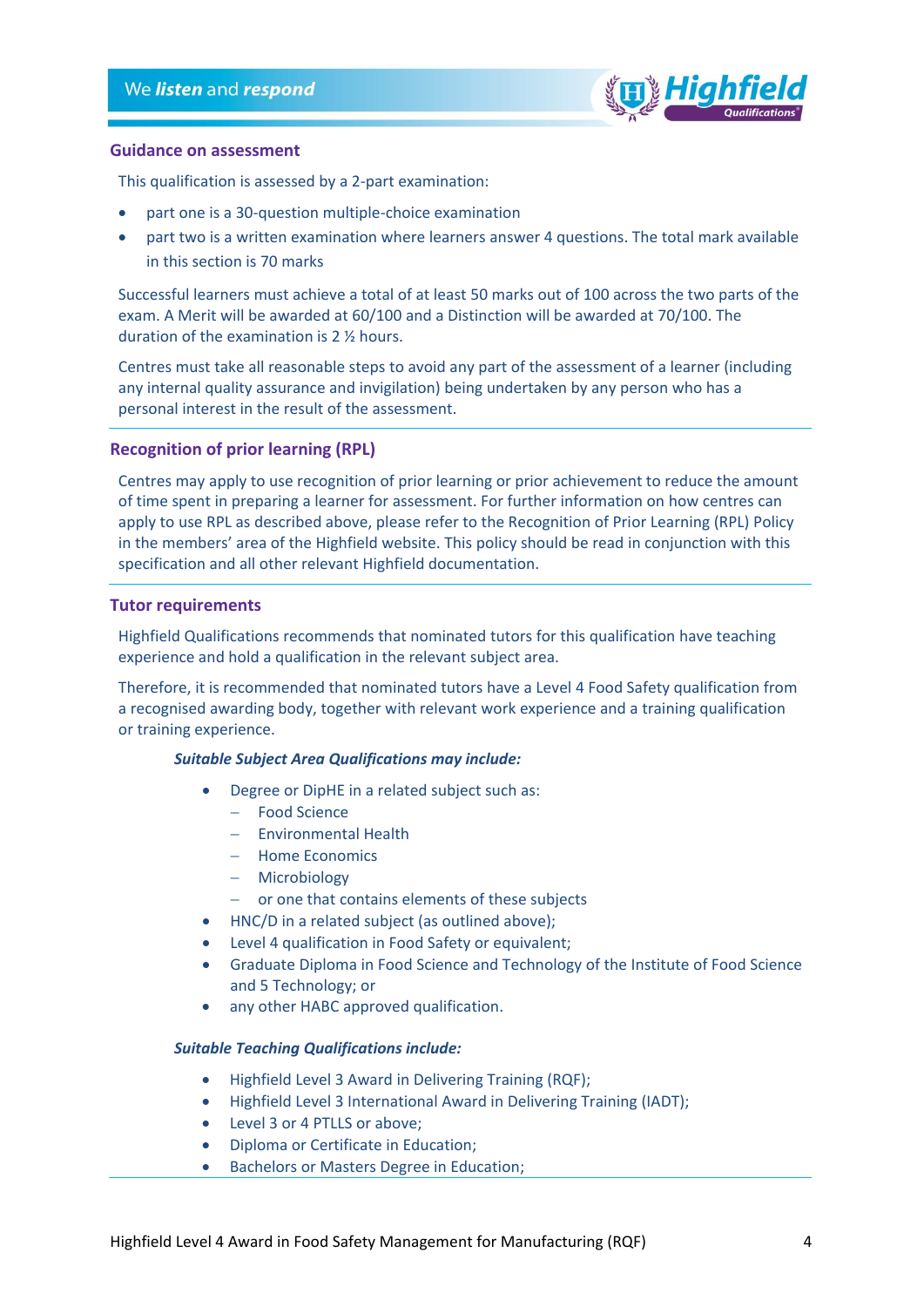

- City and Guilds Teachers Certificate or equivalent;
- Level 3 or 4 NVQ in Training and/or Development;
- Professional Trainers Certificate; or
- Proof of at least 30 hours of training in any subject.

It is also recommended that Nominated Tutors are able to demonstrate relevant experience and knowledge in a work context and provide evidence of engagement with the subject field and continuing professional development.

### <span id="page-4-0"></span>**Reasonable adjustments and special considerations**

Highfield Qualifications has measures in place for learners who require additional support. Please refer to Highfield Qualifications' Reasonable Adjustments Policy for further information/guidance.

### <span id="page-4-1"></span>**ID requirements**

It is the responsibility of the centre to have systems in place to ensure that the person taking an assessment is indeed the person they are claiming to be. All centres are therefore required to ensure that each learner's identification is checked before they undertake the assessment. Highfield Qualifications recommends the following as proof of a learner's identity:

- a valid passport (any nationality)
- a signed UK photocard driving licence
- a valid warrant card issued by HM forces or the police
- another photographic ID card, e.g. employee ID card, student ID card, travel card etc.

If a learner is unable to produce any of the forms of photographic identification listed above, a centre may accept another form of identification containing a signature, for example, a credit card. Identification by a third-party representative, such as a line manager, human resources manager or invigilator, will also be accepted.

### **For more information on learner ID requirements, please refer to Highfield Qualifications' Core Manual.**

### <span id="page-4-2"></span>**Progression opportunities**

On successful completion of this qualification, learners may wish to continue their development by undertaking one of the following:

- Level 5 Food Safety qualifications
- Hospitality competency-based qualifications

### <span id="page-4-3"></span>**Useful websites**

- [www.highfieldqualifications.com](http://www.highfieldqualifications.com/)
- [www.highfield.co.uk](http://www.highfield.co.uk/)
- [www.food.gov.uk](http://www.food.gov.uk/)

### <span id="page-4-4"></span>**Recommended training materials**

Hygiene for Management, Sprenger, R.A. Highfield.co.uk Ltd

Intermediate HACCP, Wallace, Carol A. Highfield.co.uk Ltd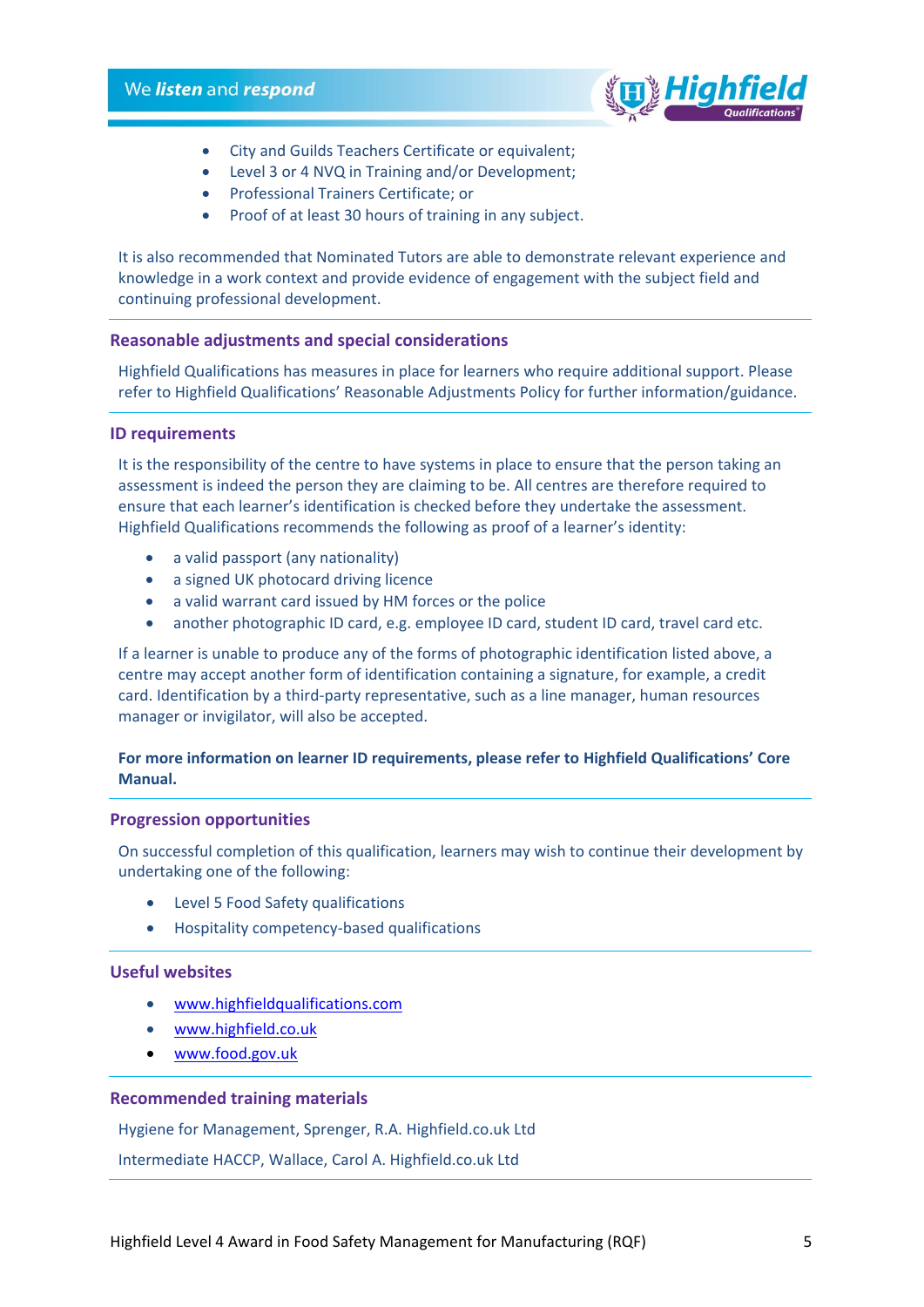

# <span id="page-5-0"></span>**Appendix 1: Qualification structure**

To complete the *Highfield Level 4 Award in Food Safety Management for Manufacturing (RQF)*, learners must complete the one unit contained within the mandatory group.

### **Mandatory group**

| <b>Unit</b><br>reference | <b>Unit title</b>                                             | Level | <b>GLH</b> | Credit |
|--------------------------|---------------------------------------------------------------|-------|------------|--------|
| J/502/0348               | The Principles of Food Safety Management for<br>Manufacturing |       |            |        |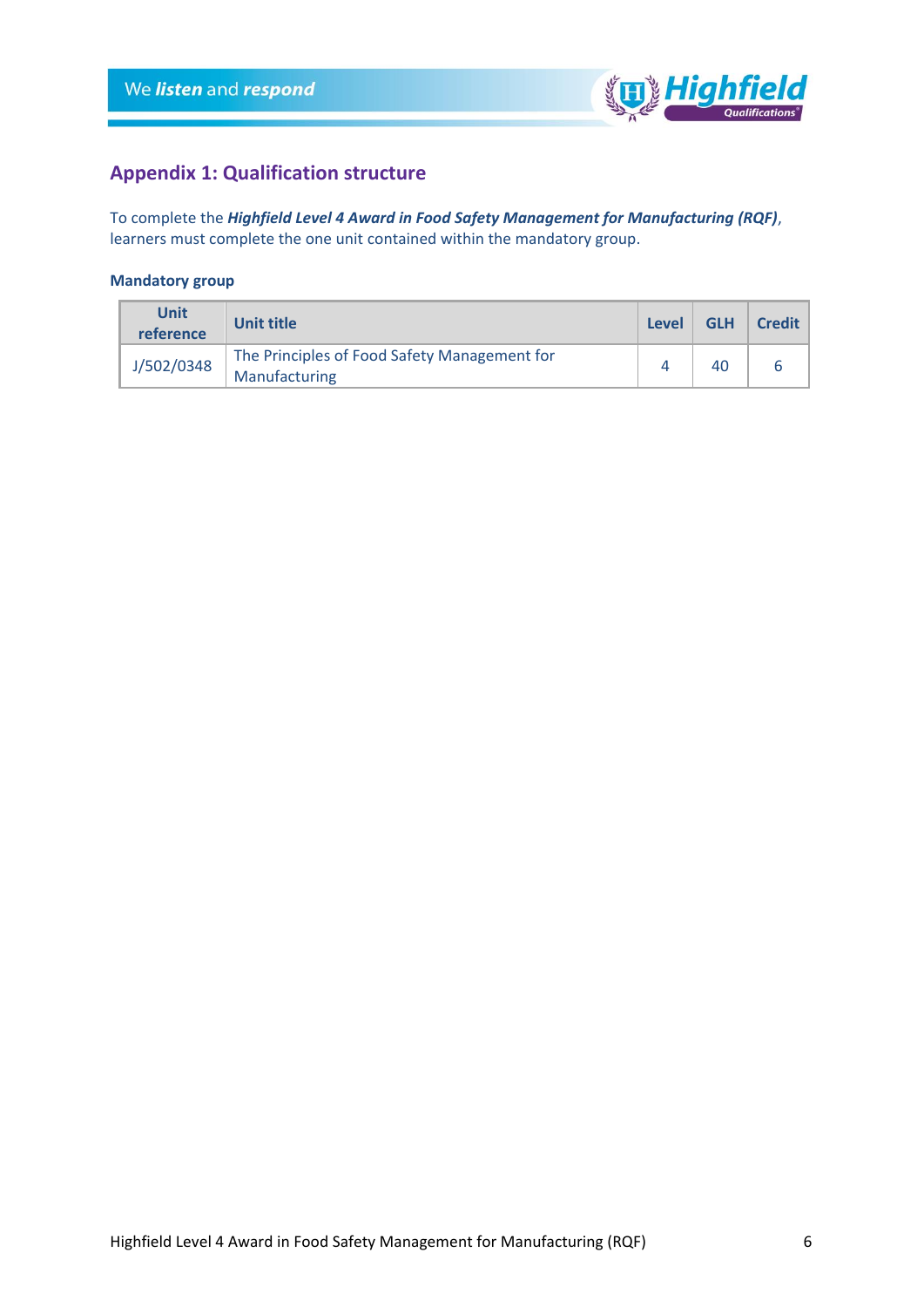

# <span id="page-6-0"></span>**Appendix 2: Qualification content**

## **Unit 1: The Principles of Food Safety Management for Manufacturing**

Unit number: J/502/0348 Credit: 6 GLH: 40 Level: 4

|    | <b>Learning Outcomes</b>                                                                               |                  | <b>Assessment Criteria</b>                                                                                                                                    |
|----|--------------------------------------------------------------------------------------------------------|------------------|---------------------------------------------------------------------------------------------------------------------------------------------------------------|
|    | The learner will                                                                                       |                  | <b>The learner can</b>                                                                                                                                        |
| 1. | <b>Understand how food business operators</b><br>can ensure compliance with food safety<br>legislation | 1.1              | Explain food business operator and staff<br>responsibilities with regard to food safety<br>legislation                                                        |
|    |                                                                                                        | 1.2              | Analyse the requirements of food safety<br>legislation and procedures for compliance<br>and enforcement                                                       |
| 2. | <b>Understand the operational requirements</b><br>needed to ensure food safety                         | 2.1              | Explain the requirements for temperature<br>control within a specified food business                                                                          |
|    |                                                                                                        | $2.2^{\circ}$    | Discuss the implementation, management<br>and application of good hygiene practices,<br>to include cleaning, disinfection, waste<br>disposal and pest control |
|    |                                                                                                        | 2.3              | Explain procedures for the control of<br>contamination and cross-contamination                                                                                |
| 3. | <b>Understand how to establish food safety</b><br>management procedures                                | 3.1              | Outline processes for designing and<br>implementing food safety management<br>procedures, including allocating resources,<br>roles and responsibilities       |
|    |                                                                                                        | 3.2              | Analyse the risks to food safety from<br>microbial, physical, chemical and allergenic<br>hazards in a specified food business                                 |
|    |                                                                                                        | 3.3 <sub>1</sub> | Communicate food safety management<br>information to staff, visitors and suppliers                                                                            |
| 4. | Understand the controls required for food<br>safety                                                    | 4.1              | Review controls for microbial, physical,<br>chemical and allergenic hazards in a<br>specified food business                                                   |
|    |                                                                                                        | 4.2              | Discuss methods for monitoring and<br>recording food safety hazards                                                                                           |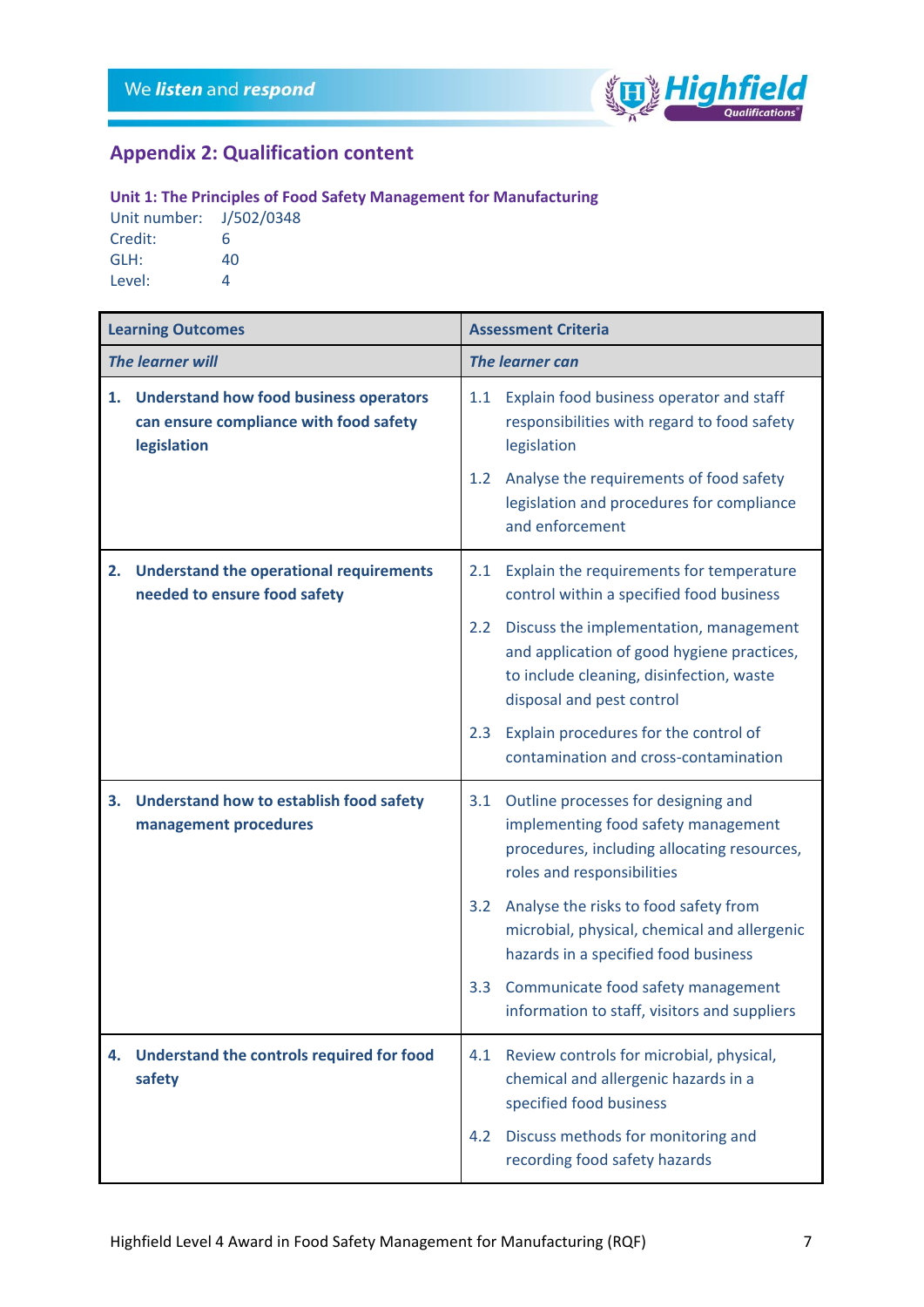

| <b>Learning Outcomes</b>                                              | <b>Assessment Criteria</b>                                                                                                                                |  |
|-----------------------------------------------------------------------|-----------------------------------------------------------------------------------------------------------------------------------------------------------|--|
| The learner will                                                      | The learner can                                                                                                                                           |  |
|                                                                       | Determine the corrective actions required if<br>4.3<br>food safety hazards are not controlled                                                             |  |
| Understand how to maintain food safety<br>5.<br>management procedures | Explain methods for verifying the<br>5.1<br>effectiveness of food safety management<br>procedures                                                         |  |
|                                                                       | 5.2<br>Describe how to implement adjustments to<br>food safety management procedures and<br>the circumstances which may require<br>adjustments to be made |  |
|                                                                       | 5.3<br>State the need for, and benefits of, staff<br>training and the maintenance of training<br>records                                                  |  |
|                                                                       | Outline strategies for developing and<br>5.4<br>maintaining a food safety culture within an<br>organisation                                               |  |

### **Indicative content**

- **Introduction to Food Safety and Contamination**
- Candidates must understand the importance of food safety management in manufacturing by being able to:
	- o explain procedures for the control of contamination and cross-contamination
	- o define key terms relating to food safety including:
		- − define food safety/hygiene, food poisoning, contamination, hazard, risk, control, monitoring, corrective action, verification, food safety management system, pathogen, safe food
	- o identify the benefits of good and the costs of poor food hygiene:
		- − describe the benefits to food businesses, consumers and food handlers of high standards of food hygiene
		- − explain the moral, legal and economic impact of poor food hygiene practices to food businesses, consumers and food handlers
	- o explain the importance of food safety procedures:
		- − evaluate the most recent incidents of reported food borne illness regarding causative organisms and food vehicles and give reasons for seasonal variations in reported outbreaks
	- o outline the characteristics of different food types: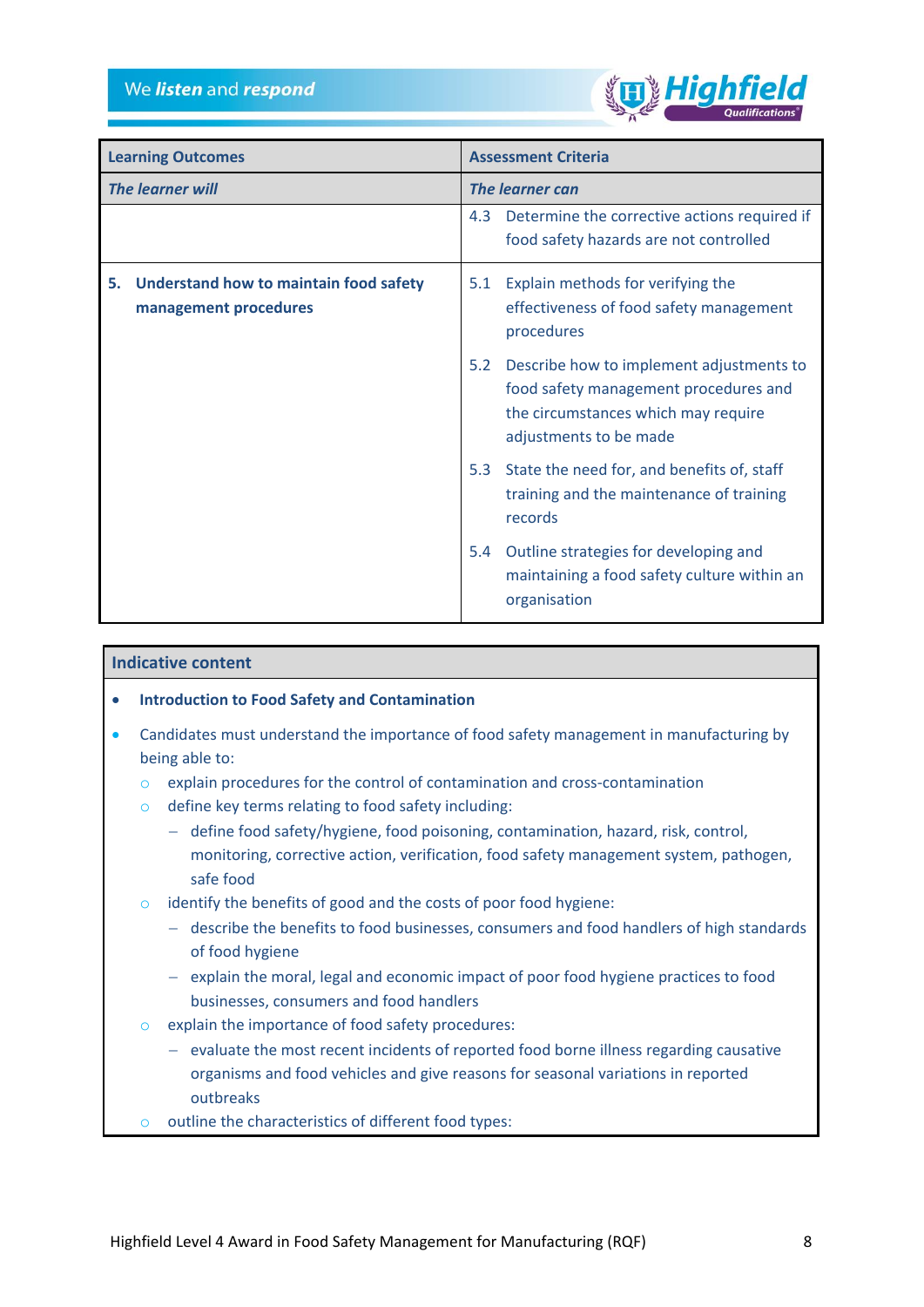- − identify, providing examples the main characteristics of high risk, raw, low risk and ready to eat raw foods and outline the dangers associated with contamination of each food type
- − analyse the risks to food safety from microbial, physical, chemical and allergenic hazards in a specified food business
- − define the four main food safety hazards: microbiological, physical, chemical and allergenic
- − give examples of sources of physical hazards, differentiate between intrinsic and extrinsic contamination and identify suitable policies and procedures to control their prevention, detection and removal
- − give examples of sources of chemical hazards (inherent and introduced) and identify suitable policies and procedures to control their prevention, detection and removal
- − describe the main symptoms of an allergenic reaction and give examples of common allergens and identify suitable policies and procedures to prevent consumption by persons who are sensitive to allergens
- − describe and explain principal routes vehicles and routes of contamination and cross contamination
- − outline the possible consequences if food safety hazards are not controlled

### • **Microbiology (Multiplication & Survival Hazards)**

- Candidates must understand how micro-organisms pose a hazard to food safety by being able to:
	- o discuss the main characteristics of micro-organisms, including optimum growth requirements:
		- − outline the structure, shape and size of bacteria and distinguish between the main types of bacteria
		- − describe how bacteria multiply, and identify factors influencing bacterial growth
		- − state the temperature range of the danger zone, optimum temperatures for bacterial growth, temperatures when most pathogens will stop multiplying and temperatures where they will die
		- − identify timescales involved in bacterial multiplication and explain the significance of the bacterial growth curve
	- o identify effective methods of destroying microbes:
		- − methods include: heat (cooking, pasteurisation, ultra-heat treatment), use of chemicals, such as salt, sugar, acids
		- − outline the principles involved with methods of preservation
	- $\circ$  explain how bacterial spores and toxins are formed and why these may pose a hazard within the food industry:
		- − explain the terms 'bacterial spore', identify the role spores play in the survival of bacteria, describe the conditions under which spores are formed and the consequences these may have for food safety
		- − describe how some bacteria produce toxins and distinguish between exotoxins and endotoxins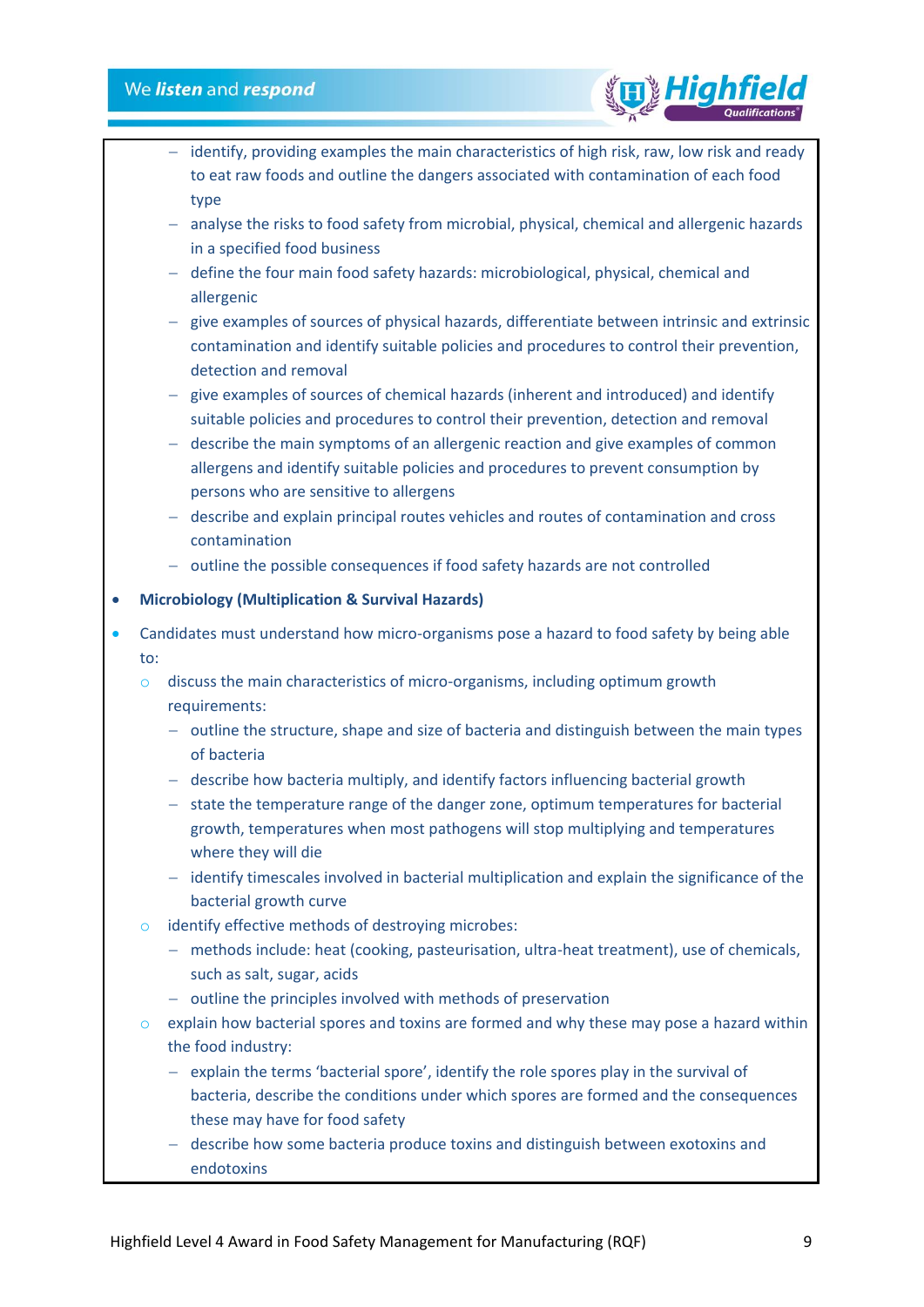

- $\circ$  identify the signs of spoilage and identify what may cause spoilage
- $\circ$  signs of spoilage to include bacterial activity, enzyme activity, moulds, physical damage
- $\circ$  describe controls which can be utilised to control microbial and enzyme activity to reduce the rate of spoilage in food
- **Foodborne Illness**
- Candidates must know and understand the main reasons for food poisoning and food borne illnesses and understand the importance of preventing illness by being able to:
	- describe common sources, food vehicles, incubation periods and controls of common food poisoning and food borne disease organisms:
		- − explain the main differences between food poisoning and food borne disease
		- − distinguish the differences between toxic and infectious causes of food borne illness
		- − explain the symptoms, sources, incubation periods, and controls for the principal pathogens that cause food poisoning
		- − identify groups of people most at risk from food poisoning
		- − explain the symptoms, sources, incubation periods, and controls for the principal pathogens that cause food borne diseases
		- − explain the symptoms, sources, incubation periods, and controls for food related viruses and protozoa
	- $\circ$  know that chemicals, metals, poisonous plants and fish can cause serious problems in the food industry and provide examples of each
	- $\circ$  explain the role of management and environmental health practitioners in outbreak investigation:
		- − identify the role of the manager, supervisor and food handlers regarding food poisoning outbreak investigation
		- − develop, implement and review procedures relating to food poisoning outbreak control
		- − describe the role of the consultant in communicable disease
- **Food Handlers and Personal Hygiene**
- Candidates must understand the importance of ensuring food handlers do not contaminate food by being able to:
	- $\circ$  outline how people are both sources and causes of food poisoning and identify methods of controlling and monitoring food poisoning and contamination from personnel:
		- − explain hazards associated with infections, skin complaints and injury and describe how these can be controlled
		- − describe the responsibilities of all staff regarding personal hygiene
		- − describe how non-food handling personnel (for example maintenance, contractors, visitors, delivery personnel) can contaminate food and be able to develop, implement and monitor procedures to control from these personnel
		- − outline unhygienic practices to be avoided in food handling areas, describe how they may cause contamination and suggest suitable controls
		- − describe the importance of hand wash and explain suitable procedures for effective hand wash. Outline important times when hands should be washed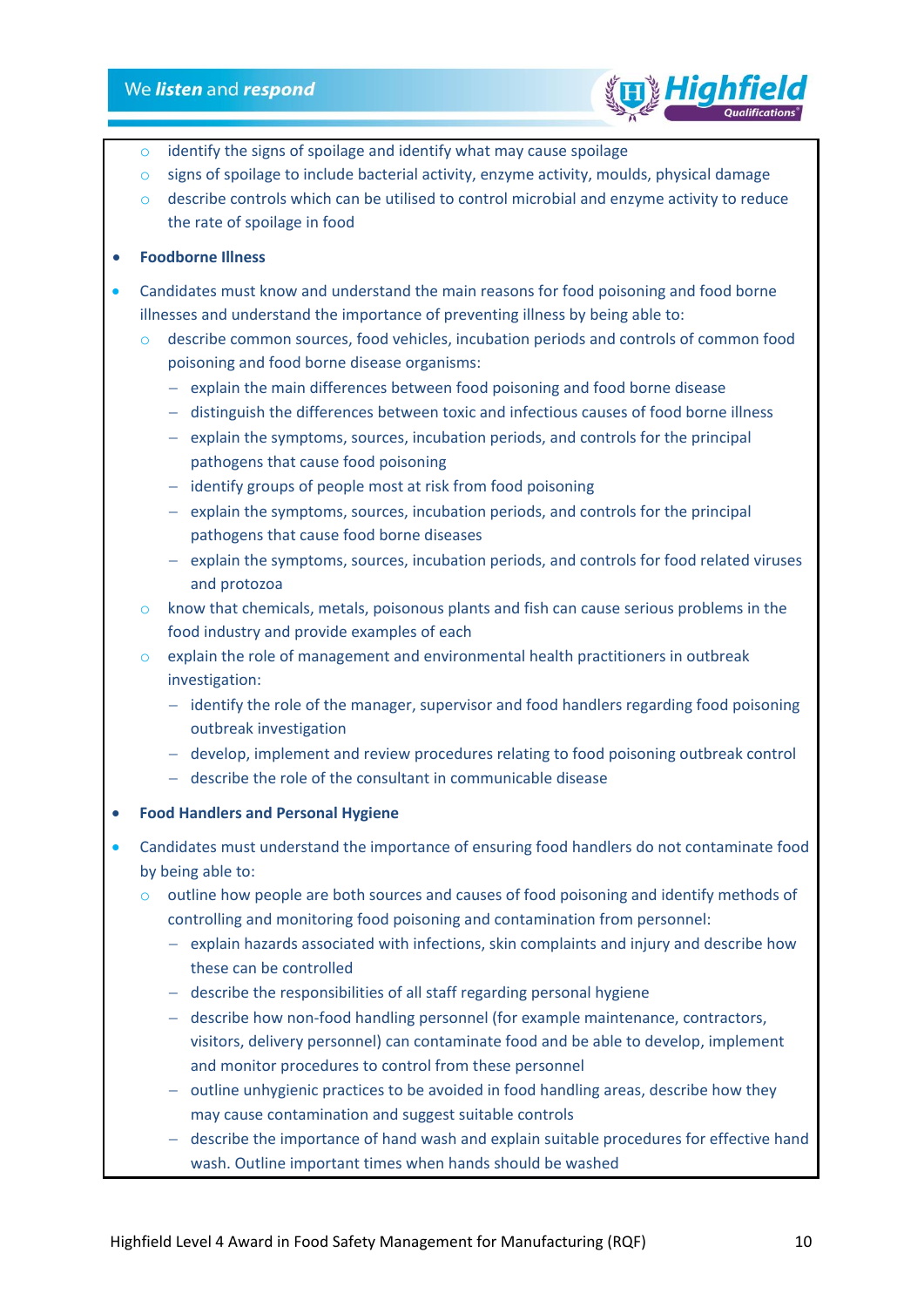

- discuss the role of management in securing high standards of personal hygiene and preventing contamination of food:
	- − describe how to develop, implement and manage an effective personal hygiene policy
	- − outline the managers role regarding reporting of illness and establishing and maintaining procedures regarding illness reporting and exclusion
- o outline the characteristics of protective clothing for food handlers:
	- − identify types of protective clothing which may be provided and describe how provision of suitable clothing may prevent contamination of food
	- − outline the hazards which may be associated with wearing of jewellery, personal effects and nail varnish/false nails and lashes and be able to develop, maintain and monitor policies and procedures to control these hazards
- o describe the main legislative requirements relating to personal hygiene
- o identify the importance of excluding food handlers who are ill, and have an awareness of the department of health 'food handlers, fitness to work' guidelines:
	- − state controls necessary for food handlers who are suffering from or suspected of suffering from; food borne illness
- o discuss the benefits and limitations of medical screening for food handlers:
	- − identify why carriers are of concern in the food industry and be able to develop, implement and monitor suitable controls
	- − identify pros and cons of medical screening
	- − identify the personal requirements necessary for food handlers and discuss the need for careful selection of staff

### • **Training and Education**

- Candidates must understand how development, implementation and monitoring of food safety training can assist in the prevention of food borne illness and contamination of food by being able to:
	- o state the need for, and benefits of, staff training and the maintenance of training records
	- $\circ$  identify the benefits of training and explain why planned training is essential within a food business:
		- − explain how training can assist in the development of a positive food safety culture
	- o outline the legal requirements relating to training of food handlers
	- $\circ$  explain the factors requiring consideration (including content) when developing and implementing a food safety training programme:
		- − identify the benefits of assessing training needs for all levels of staff (including contractors and temporary staff) when developing food safety training programmes
		- − state the importance of considering staff role, experience and skill and explain how barriers to learning such as language or literacy may be overcome
		- − describe a variety of methods which can be used to effectively communicate information and responsibilities regarding food safety, including procedural and legislative changes
		- − describe sources of information and guidance which may be used when developing a food safety training programme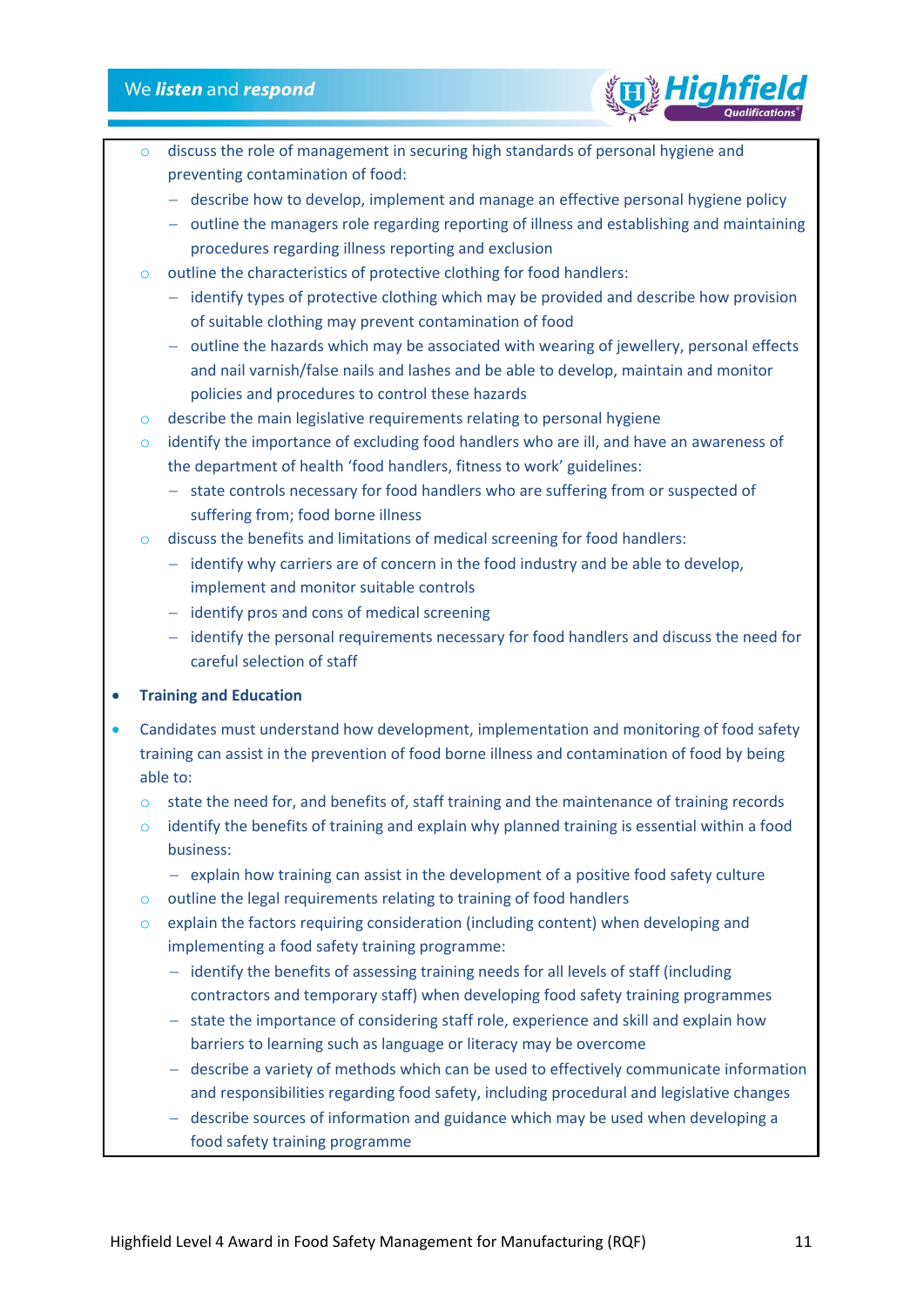

- − know the importance of implementing food safety training and outline methods by which this can be achieved
- − explain the reasons for providing feedback to staff regarding food safety matters
- − outline the importance of developing supervisors to enable the effective reporting from management to supervisor regarding food safety and outline the importance of refresher training
- o outline the need for training records:
	- − describe the need for maintenance of accurate and up to date training records
	- − outline how training records can be of use to a food business

### • **Food Hazards and Controls from Purchase to Dispatch**

- Candidates must know and understand the role of the manager with regard to managing operational requirements regarding food production by being able to:
	- $\circ$  discuss the hazards associated with the operational methods of the organisation:
		- − identify hazards which may be present at each stage of food production and service including purchase, delivery, storage, preparation, cooking, hot holding, cold holding and packing
		- − outline the processes and potential hazards associated with interrupted manufacturing processes such as cook-chill, cook-freeze and sous vide
		- − explain the importance of reviewing potential hazards and controls in the event of change, for example introduction of a new process, equipment or product change
	- $\circ$  explain the requirements for temperature control within a specified food business
	- o identify controls and monitoring required for food purchase and supplier selection, receipt, storage (including the importance of stock control), preparation, thawing, cooking, cooling, packing and distribution:
		- − identify suitable methods of selecting, and monitoring suitable suppliers
		- − outline requirements for safe transport, delivery and receipt of stock
		- − outline how to monitor supplier food deliveries and describe suitable management actions in the event of poor supplier performance regarding food safety
		- − describe and explain the principles of temperature control during storage for different food types and be able to develop, implement and monitor controls for ambient, chilled and frozen storage of food
		- − describe the principles of stock rotation and outline how to design, implement and monitor the effectiveness of the system
		- − state the requirements of statutory date marking of food and explain the terms 'use by' and 'best before' and outline rules regarding labelling of both packaged and open foods
		- − describe the types of food packaging available which is designed to reduce the risk of contamination
		- − outline the role of management regarding the production and sale of safe food, including the need to identify staffing requirements and provision of other adequate resources
		- − identify the role of management regarding provision of suitable resources, equipment and procedures regarding transportation of food
		- − outline extra controls which may be required when providing food to vulnerable groups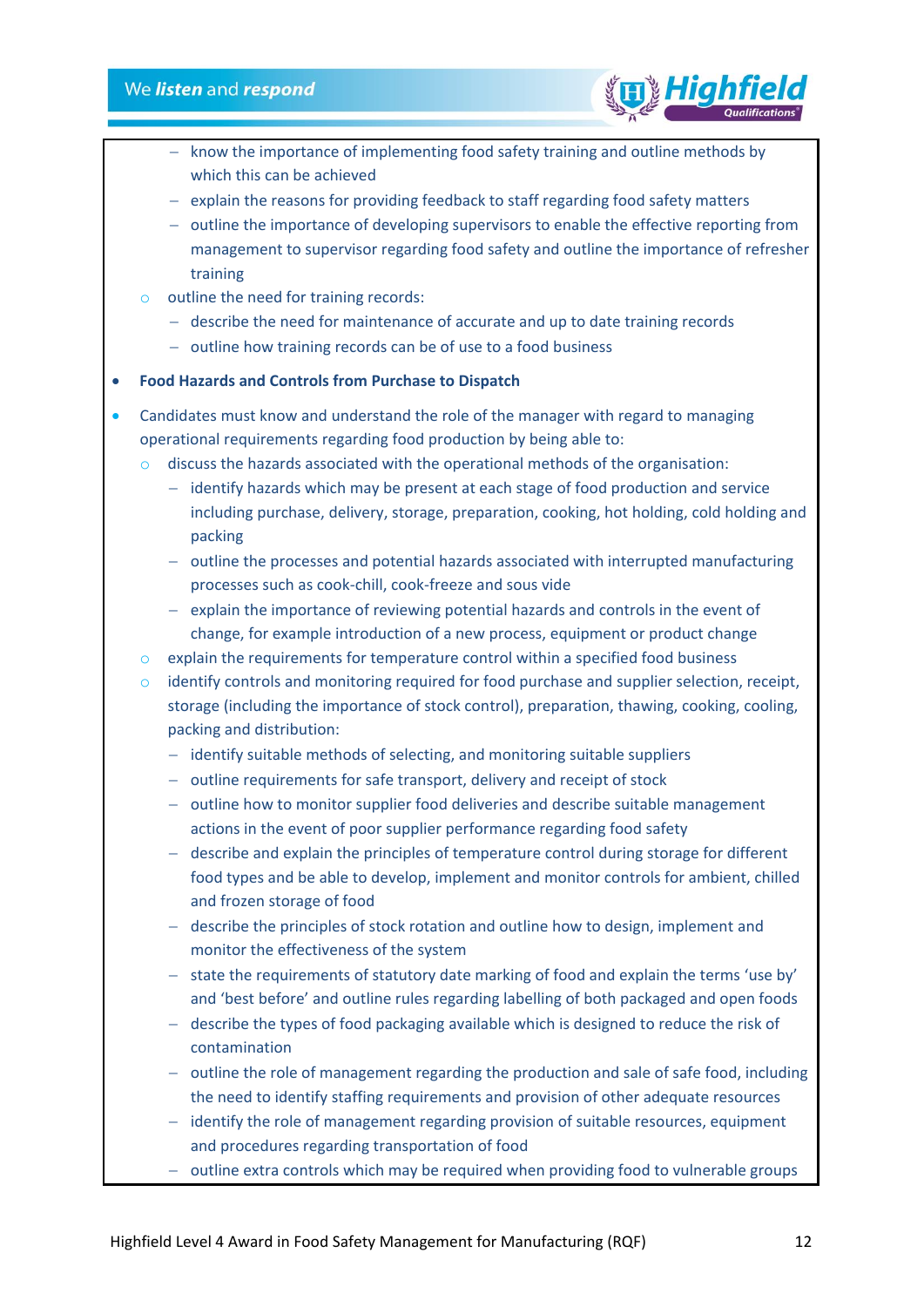- − develop, implement, monitor and explain suitable procedures for thawing, chilling, freezing, preparation, cooking, cooling, packing, labelling and distribution of food
- − outline the legal and recommended temperatures and conditions for storage, preparation, cooking, cooling, packing, labelling and distribution of foods
- **The Design and Construction, Cleaning & Disinfection and Pest Control of Food Premises and Equipment**
- Candidates must be aware of their role in reducing risks of food contamination from premises and equipment, discuss the implementation, management and application of good hygiene practices, to include cleaning, disinfection, waste disposal and pest control by being able to:
	- $\circ$  discuss the implementation, management and application of good hygiene practices, to include cleaning, disinfection, waste disposal and pest control
	- $\circ$  outline the requirements regarding site selection, construction materials and finishes:
		- − describe how site selection, construction materials have an important role in securing and maintaining food safety
	- $\circ$  discuss the role of management regarding satisfactory design and construction of food premises and equipment:
		- − identify the role of the manager when selecting new food equipment and premises (including temporary premises)
		- − describe the role of the manager with regard to maintenance programmes, including establishing priorities for repair and improvements based on food safety risk
	- $\circ$  explain the importance of linear workflow, including segregation of processes:
		- − identify how linear workflow helps to prevent cross contamination
		- − discuss the hygienic principles for design and use of food premises and equipment
		- − outline principles for selection, siting and maintenance of food equipment
		- − outline principles for selection, siting and maintenance of chillers, refrigerators and frozen storage units
	- o discuss the need for provision of washing facilities, ventilation, lighting and water, effluent and waste disposal:
		- − describe the requirements for washing facilities, ventilation, lighting, water, effluent and waste disposal and outline associated hazards and controls for each
		- − describe hand washing and drying facilities which must be available for use by food handlers
		- − explain why refuse, waste and unfit food should be stored and disposed of correctly and outline methods of achieving this in a food business
	- o outline the legal requirements for design and maintenance of food premises:
		- − identify how suitable design can assist a food business to comply with legislative requirements
	- o discuss the management role regarding the principles and importance of cleaning and disinfection:
		- − identify how effective cleaning and disinfection of food premises and equipment assists in maintaining food safety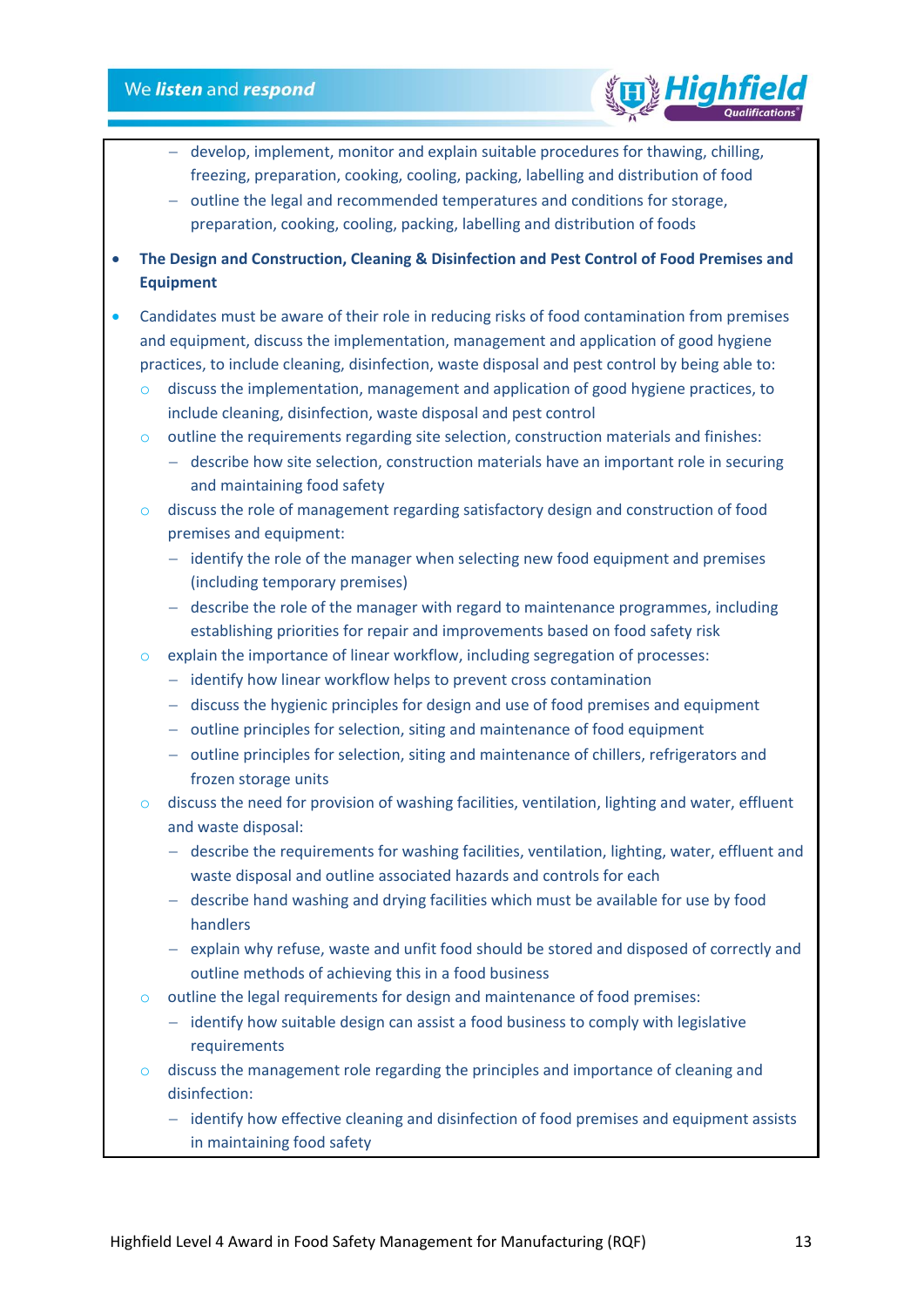

- − discuss the principles of cleaning and disinfection processes (including clean in place) and describe appropriate methods of cleaning and disinfection
- − describe how to store cleaning materials and equipment correctly
- − discuss how to manage difficulties in cleaning premises and equipment
- o discuss the management role with regard to the systems of organising, controlling and monitoring cleaning and disinfection to assist in ensuring the safe production of food
- o outline the legal requirements relating to cleaning and disinfection of food premises
- o outline the properties and functions of cleaning chemicals:
	- − state the energies required for cleaning
	- − describe the functions and desirable qualities of detergents, disinfectants and sanitisers and outline when and how each should be used
- o develop and implement cleaning schedules to help ensure effective cleaning
- $\circ$  explain responsibilities regarding the implementation of operational procedures regarding pest control
- o discuss the hazards and controls involving food pests:
	- − outline the hazards associated with pests and explain why pests must be controlled within the food industry
	- − explain the actions that should be taken by food handlers, supervisors and managers if evidence of pests is found
	- − outline the managers role regarding developing, implementing and monitoring a pest control policy and describe the importance of keeping up to date records
- o describe the main food pests and their habits:
	- − identify characteristics and habitat of the main food pests, including rodents, insects and birds and identify how to detect signs of an infestation
	- − describe conditions that pests require to thrive
- o identify the principles of pest control:
	- − list and explain the main types of environmental, physical and chemical controls for different pests and outline the benefits and limitations of each
	- − know the importance of proofing and good housekeeping in relation to pest control
- o describe the considerations to be made when selecting pest control contractor:
	- − identify how a pest contractor should be selected and the criteria that may be used to ensure they are suitable
	- − explain the importance of monitoring the activities of the pest controller
- o outline the legal provisions relating to pest control in food businesses

### • **Food Safety Management and HACCP**

- Candidates will know and understand their role in developing, implementing, monitoring, reviewing and evaluating the implementation of food safety management procedures and be able to:
	- o outline processes for designing and implementing food safety management procedures, including allocating resources, roles and responsibilities
	- o review controls for microbial, physical, chemical and allergenic hazards in a specified food business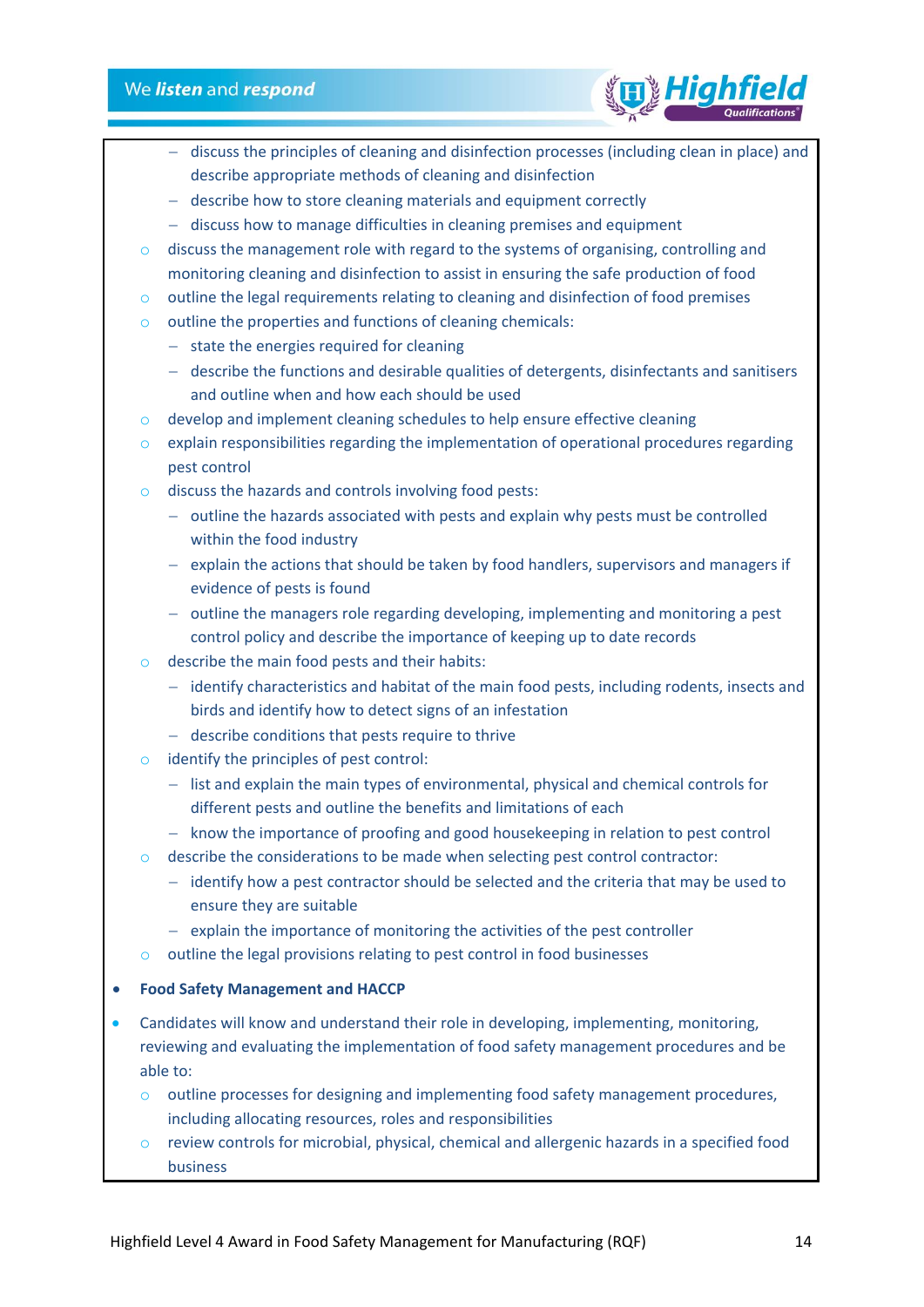

- describe the concept of HACCP and have the knowledge to implement an effective food safety management system based on HACCP principles food safety procedures:
	- − identify the origin and purpose of HACCP based food safety systems
	- − explain how the development and effective implementation of food safety management systems will benefit both consumers and food businesses
	- − describe how food safety management systems may be developed, implemented and maintained within a food business
	- − identify and give examples of, expert guidance and support that a food business may need to develop and implement food safety management systems
- $\circ$  know the preliminary steps required prior to implementing a food safety management system:
	- − explain the basic terminology of HACCP
	- − explain what is meant by a pre-requisite programme, and explain the importance of prerequisites in a food business
	- − identify the importance of a team approach when developing a HACCP study and discuss the attributes and roles required for team members
	- − outline training which HACCP team members require
	- − List and describe the seven principles of HACCP
	- − explain the importance of determining the scope of the HACCP study and terms of reference and discuss how to prepare a process flow diagram
	- − explain the importance of conducting a hazard analysis and describe how it may be carried out
	- − describe the purpose of control measures and provide examples of controls which can be applied during production and service of food
	- − describe the significance of determining critical steps in the process and identify how they may be identified using the decision tree
	- − outline the criteria that should be used to establish critical limits, tolerances and target levels at each critical control point
- o discuss methods for monitoring and recording food safety hazards:
	- − explain the importance of developing and implementing suitable monitoring procedures and identify how these can be developed and give examples of a variety of monitoring methods which may during production and service of food
	- − explain the importance of establishing suitable accurate recording systems and describe a monitoring records which may be produced for production and service of food
	- − explain the manager's role with regard to establishing roles, responsibilities and reporting routes for the monitoring and supervision of control measures
- o determine the corrective actions required if food safety hazards are not controlled:
	- − identify types of failures which may occur at critical control points and give examples of suitable corrective actions which may be applied during production and service of food
	- − explain the manager's role with regard to establishing roles, responsibilities and reporting routes for corrective action plans
	- − explain why corrective action plans should be established in advance of failures and how this can help to prevent food safety problems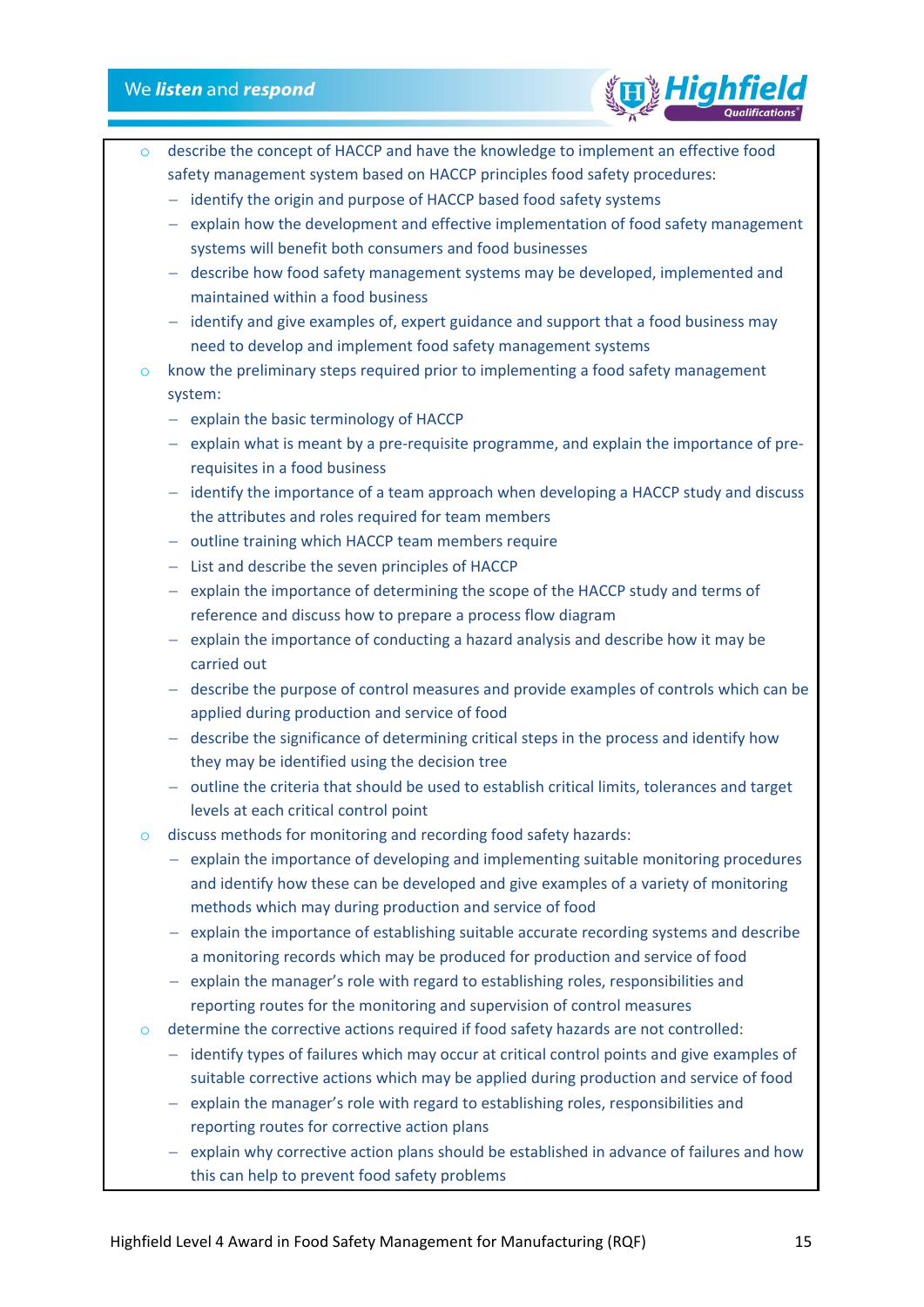

- explain methods for verifying the effectiveness of food safety management procedures:
	- − describe documentation that should be developed as part of a HACCP study
- o outline the legal requirements for food safety management systems

### • **The Role of the Manager**

- Candidates must have an understanding of the role of the manager in securing food safety, and be able to:
	- $\circ$  communicate food safety management information to staff, visitors and suppliers
	- o discuss managers' role in ensuring food safety
	- o outline methods by which management of food safety can be achieved:
		- − outline the managers role regarding developing, implementing, monitoring, reviewing, evaluating and reviewing food safety procedures
		- − describe ways to determine the success of food safety management procedures and outline how to audit, review and improve food safety management procedures
	- $\circ$  describe how to implement adjustments to food safety management procedures and the circumstances which may require adjustments to be made
	- o explain the importance of allocation of responsibilities within a food organisation:
		- − state why all staff within a food business have responsibilities for food safety and outline the importance of clear reporting routes
		- − explain the role and responsibilities of food handlers with regard to food safety, including following procedures and monitoring of controls
		- − explain the role and responsibility of supervisors with regard to food safety
		- − describe how effective supervision procedures can assist in ensuring food safety and outline methods of developing, implementing, monitoring evaluating and reviewing those procedures
	- $\circ$  describe the importance of a food safety policy and outline the content of a typical food safety policy:
		- − explain general content and importance of a food safety policy with reference to both routine and non-routine procedures
		- − explain the importance of including policies and procedures regarding investigation of food poisoning allegations and customer complaints
	- $\circ$  outline the sources of information available:
		- − identify other relevant sources of further information advice and guidelines relating to food safety and identify when this may be required
	- $\circ$  outline strategies for developing and maintaining a food safety culture within an organisation:
		- − explain the importance of developing a positive food safety culture within a food business
		- − identify means of achieving and improving a positive food safety culture, for example effective development and communication of food safety procedures, provision of training and other resources, encouraging feedback, having clear reporting routes
- **Food Safety Legislation and Enforcement**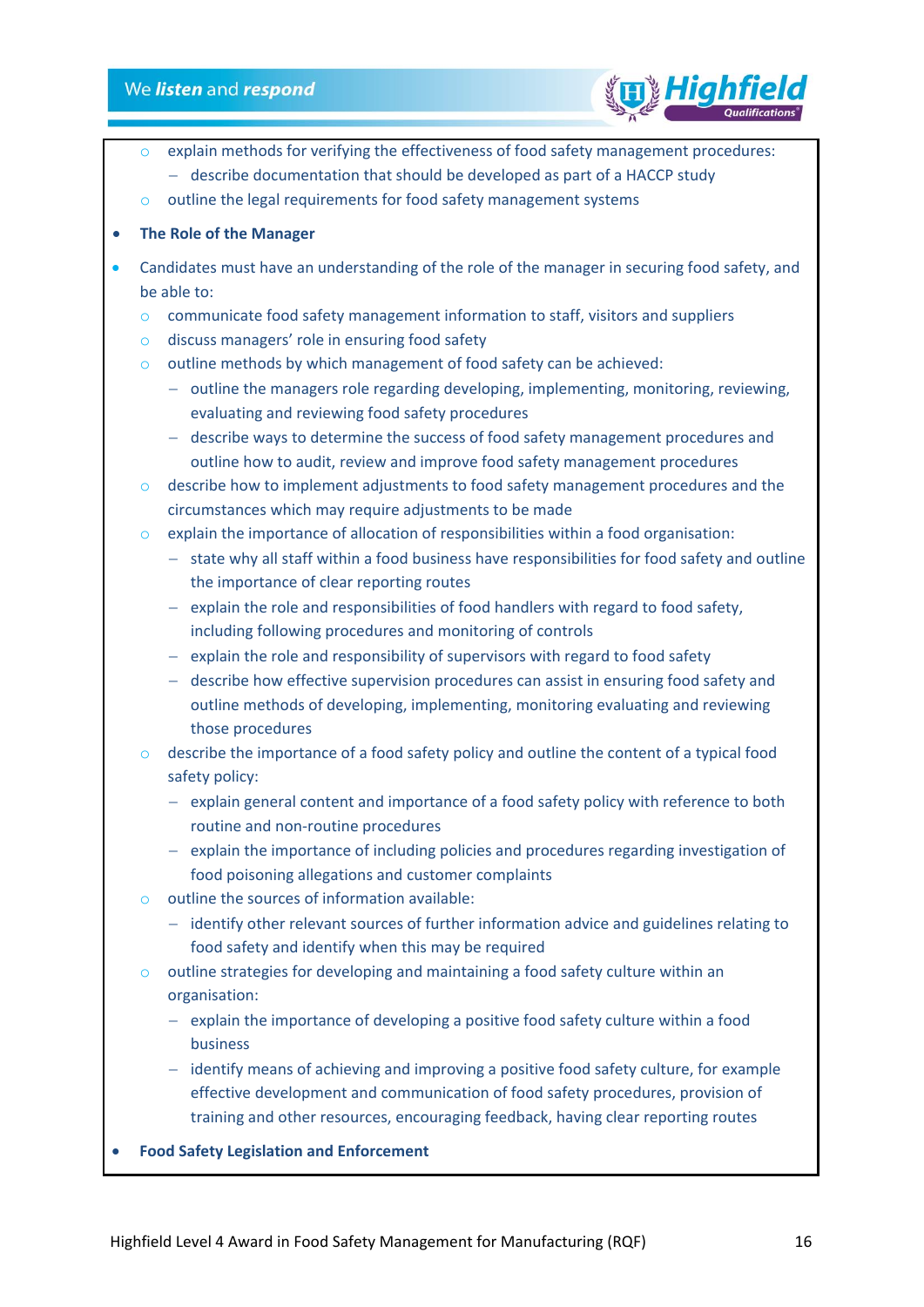- Candidates must have an understanding of the need for food law and food safety enforcement and be able to: o explain food business operator and staff responsibilities with regard to food safety legislation o analyse the requirements of food safety legislation and procedures for compliance and enforcement: − understand the format of UK and European legislation relating to food safety and know how EC legislation applies to member states − explain the key elements of current UK food safety legislation, in particular with regard to the safe production and sale of safe food o explain the role of authorised officers and enforcement authorities: − know how legislation is applied − understand the role of enforcement authorities and authorised officers o understand the purpose of codes of practice and industry guides:
	- − describe the purpose of codes and practice and industry guides and identify
	- o outline the power of authorised officers and criteria for prosecution:
		- − outline actions that may be taken by enforcement officers
		- − know the implications of non-compliance with food safety legislation and the penalties which can be applied
		- − explain the defence of due diligence in the food industry
		- − explain the role of the manager with regard to development, maintenance and monitoring food safety and explain how this will contribute to a due diligence defence